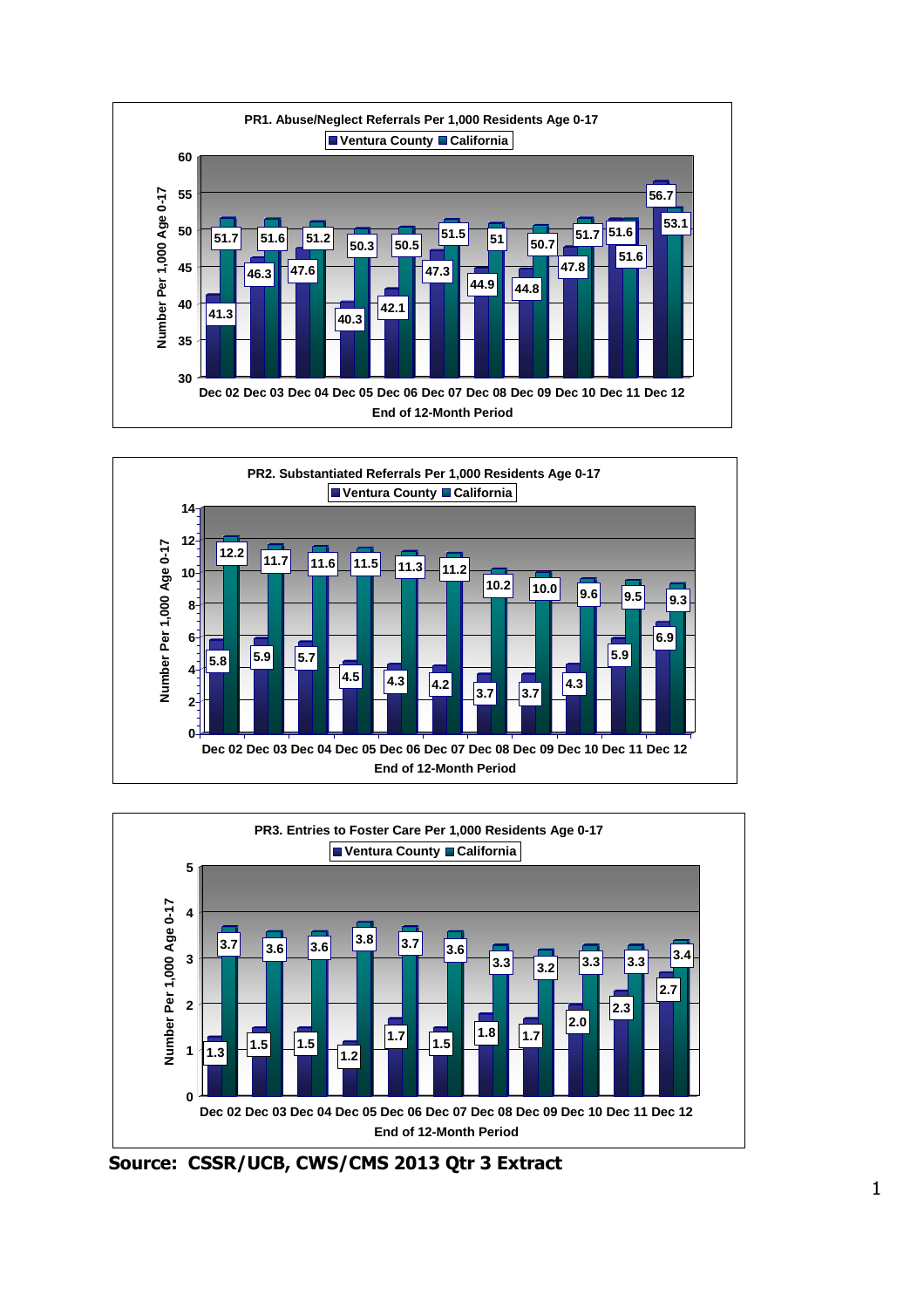



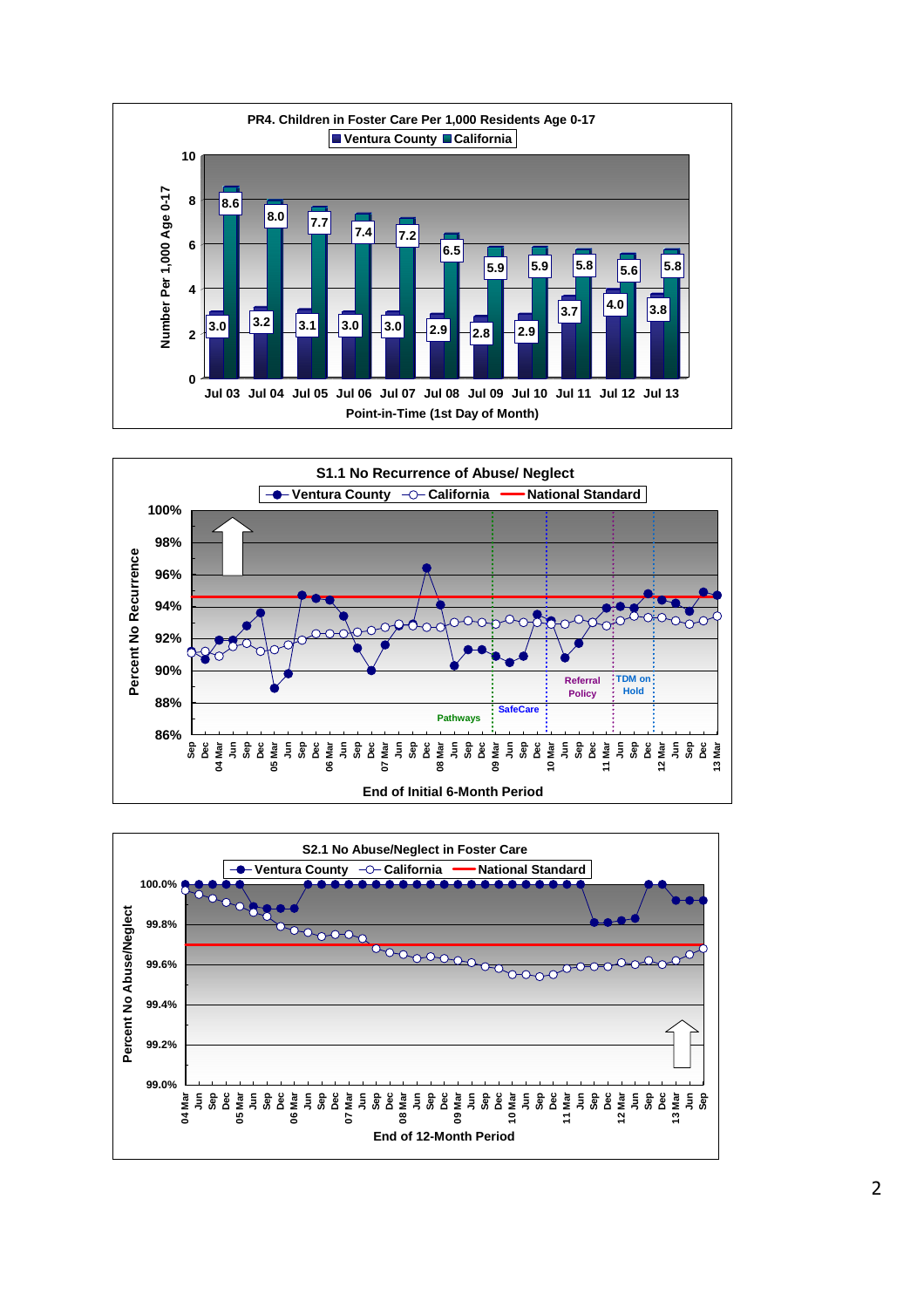



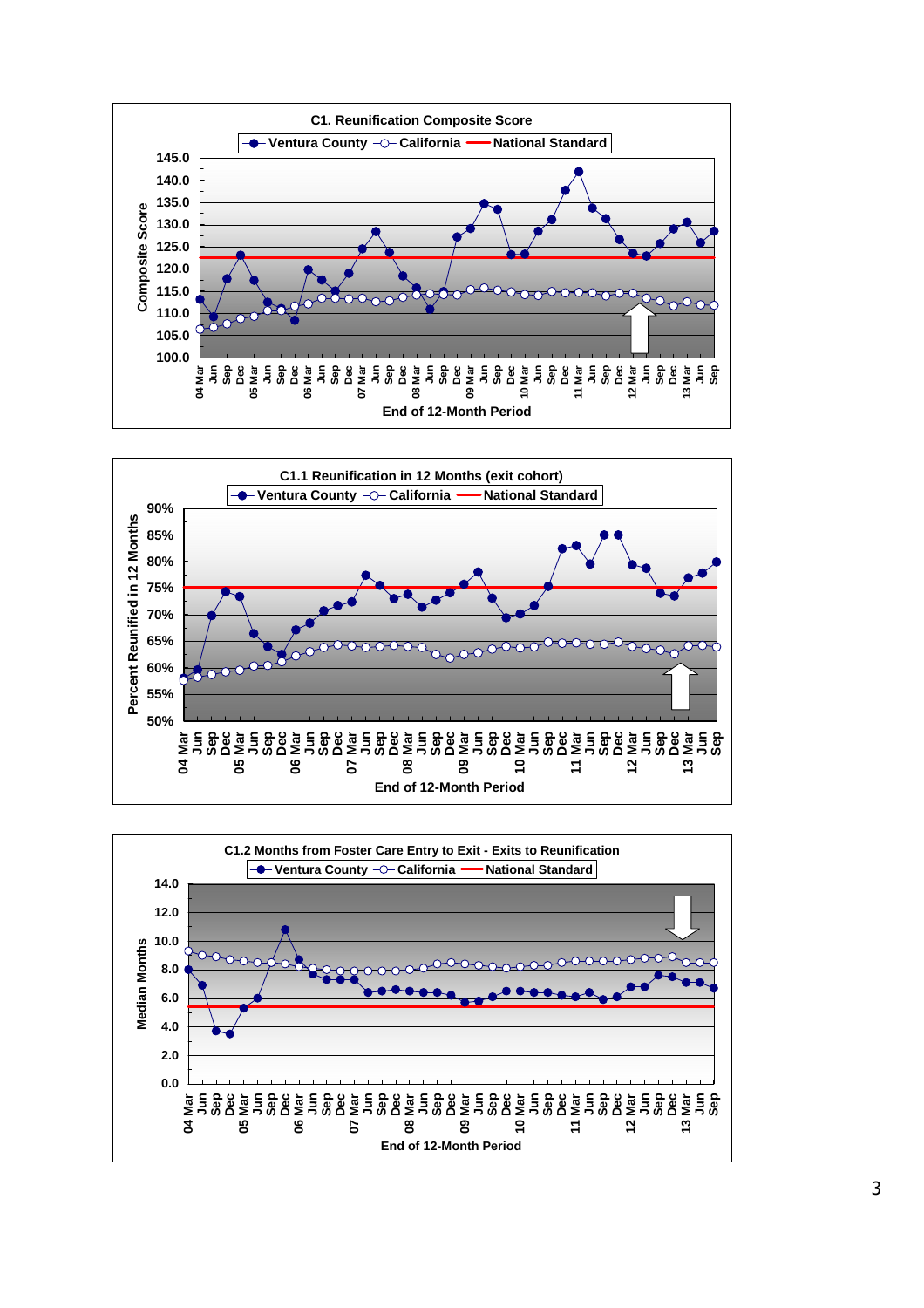



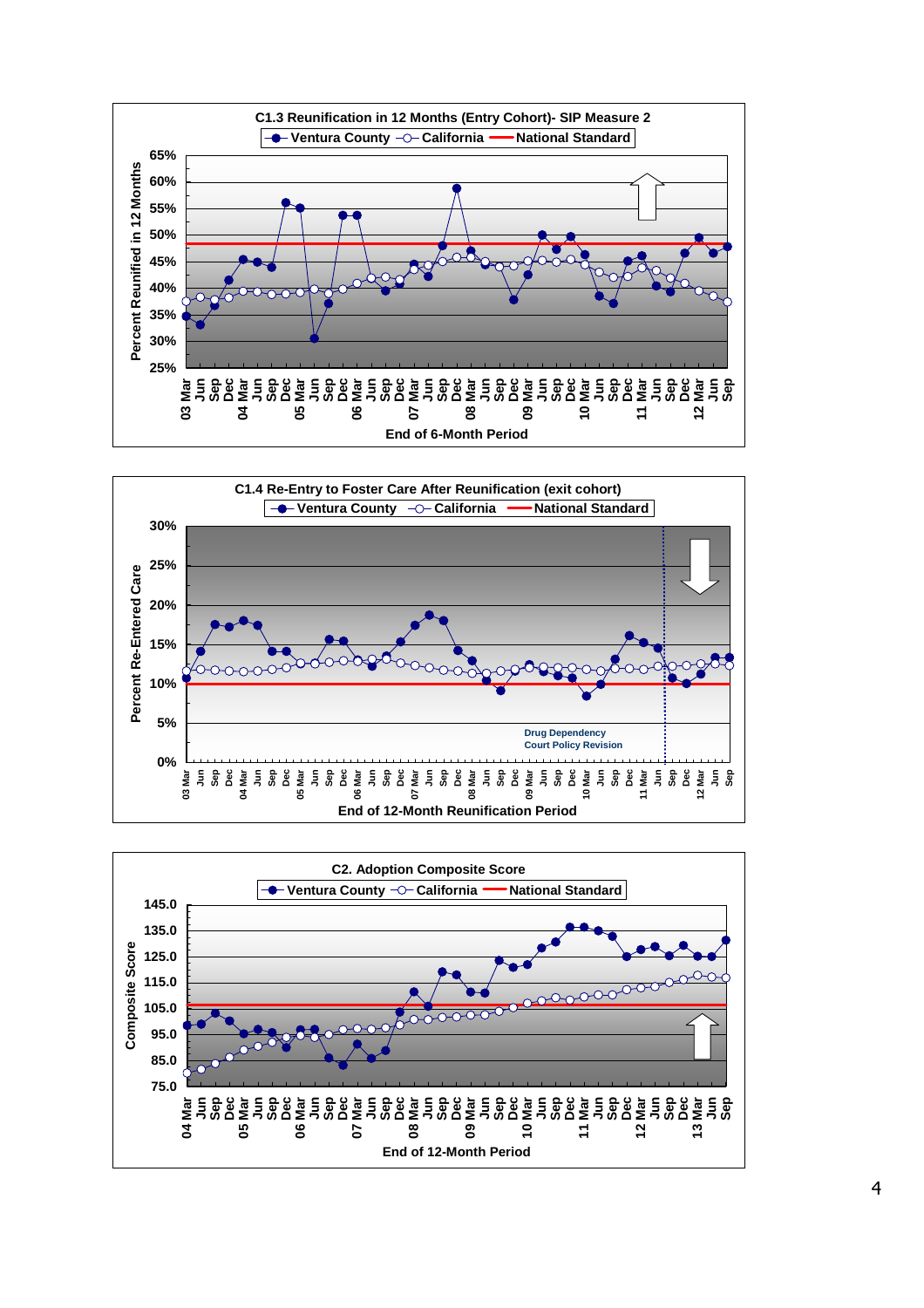



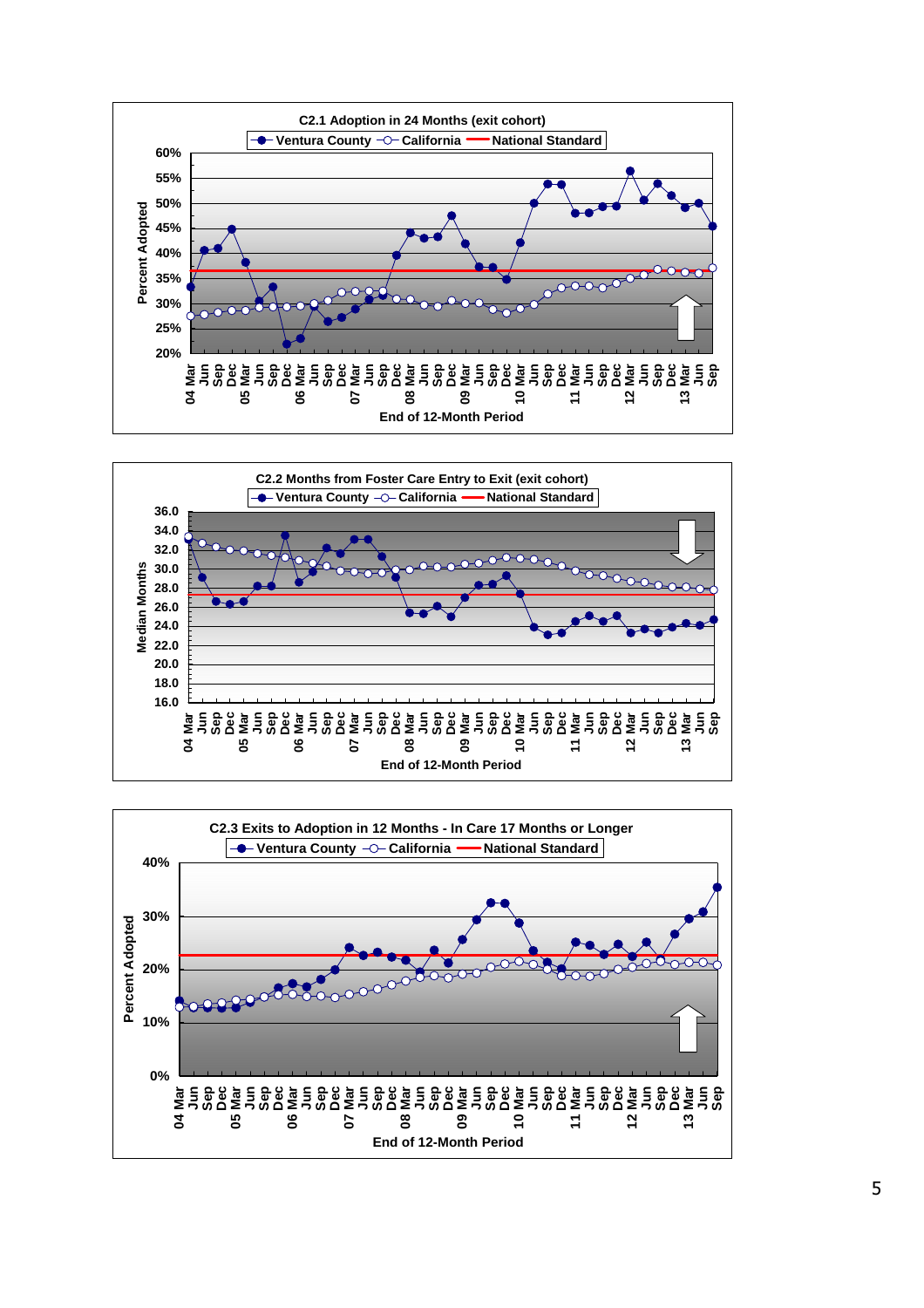



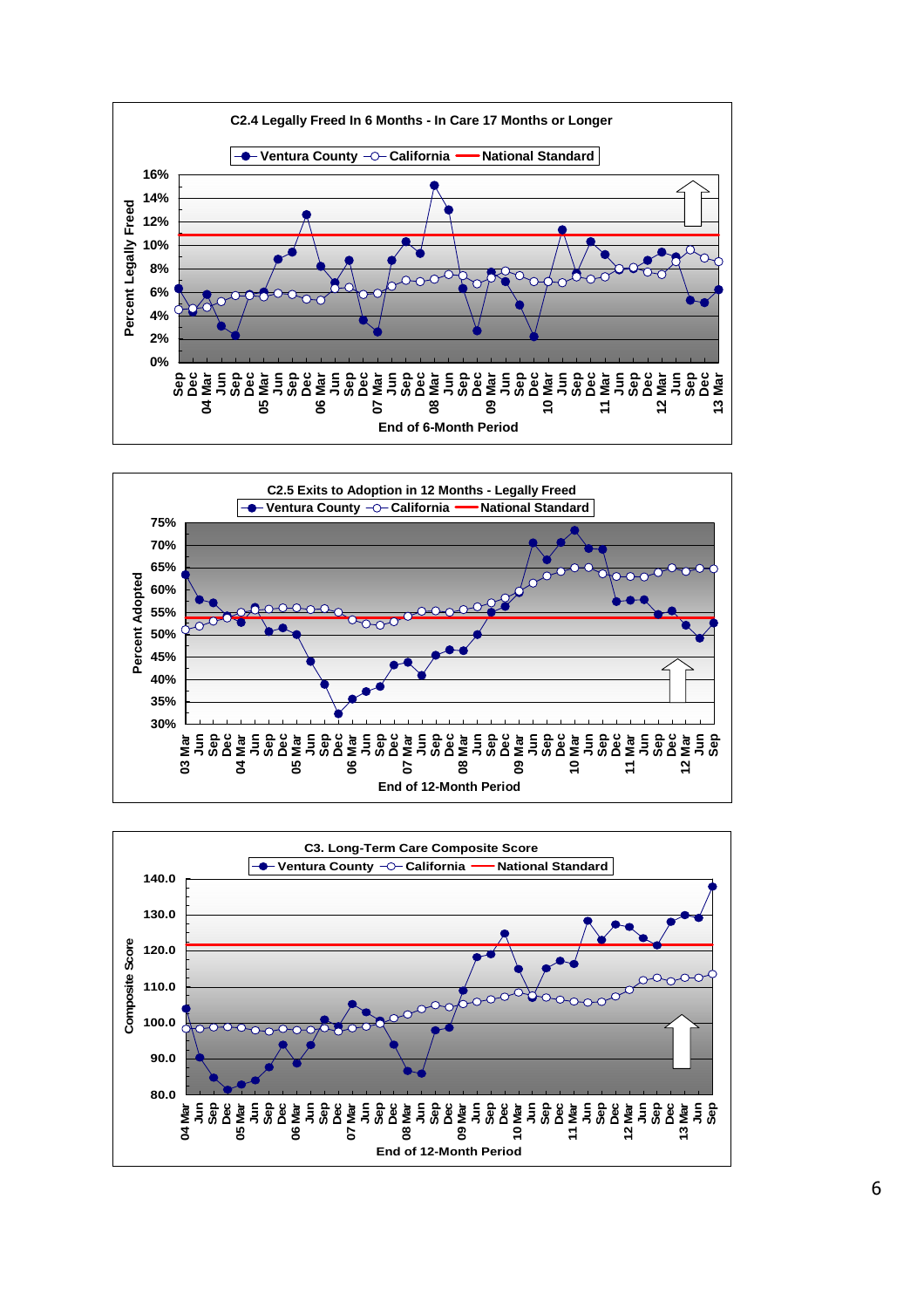



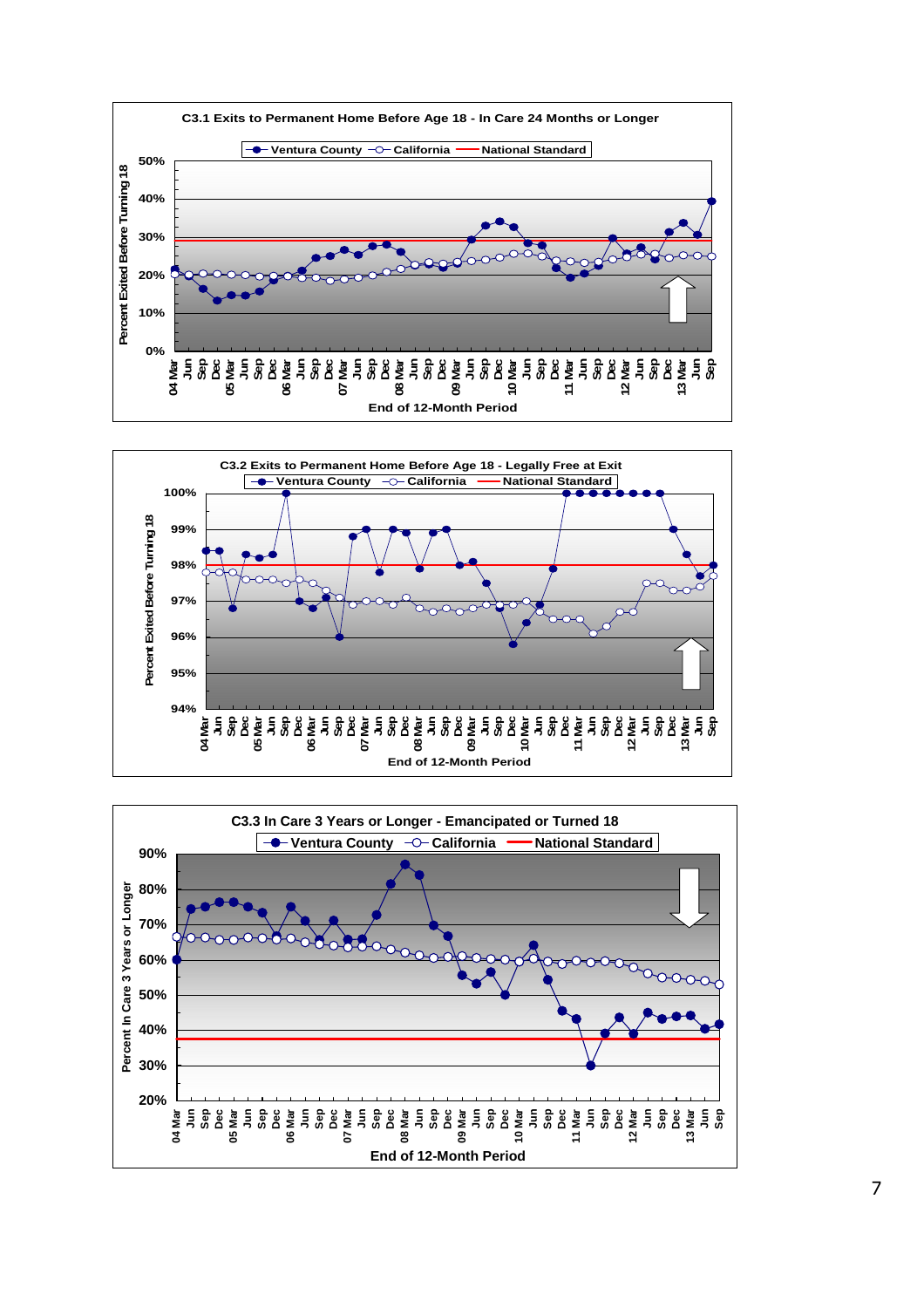



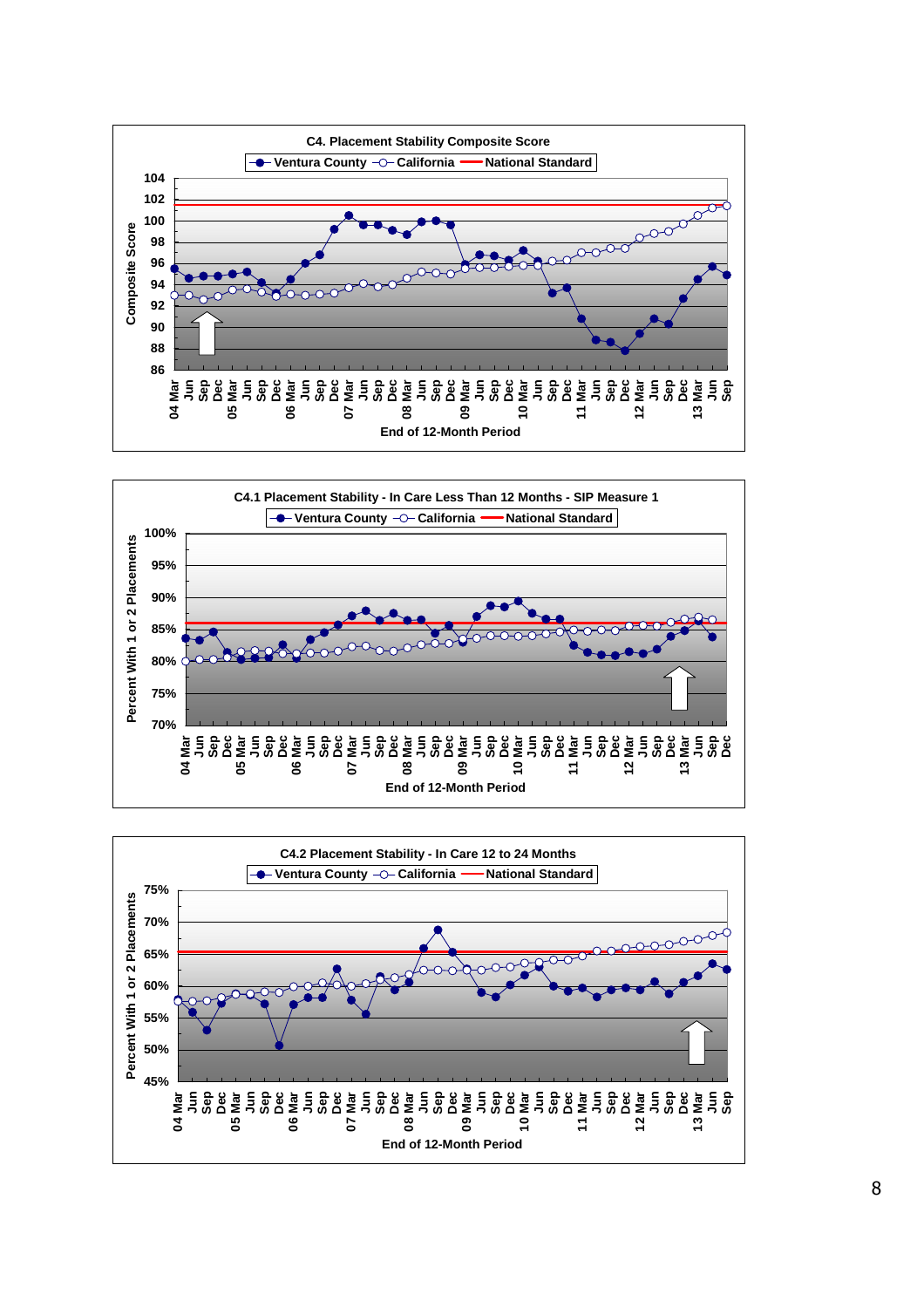



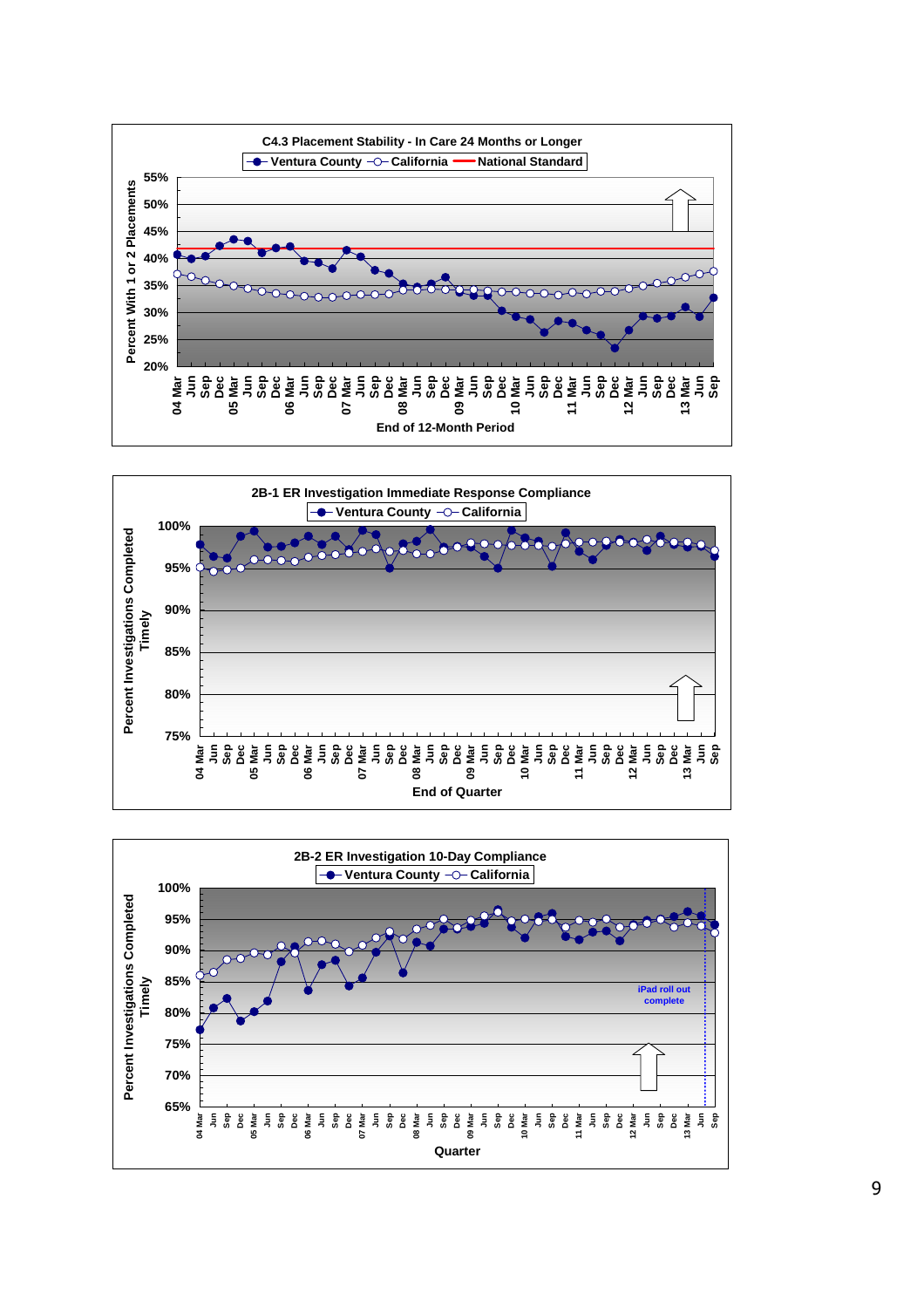



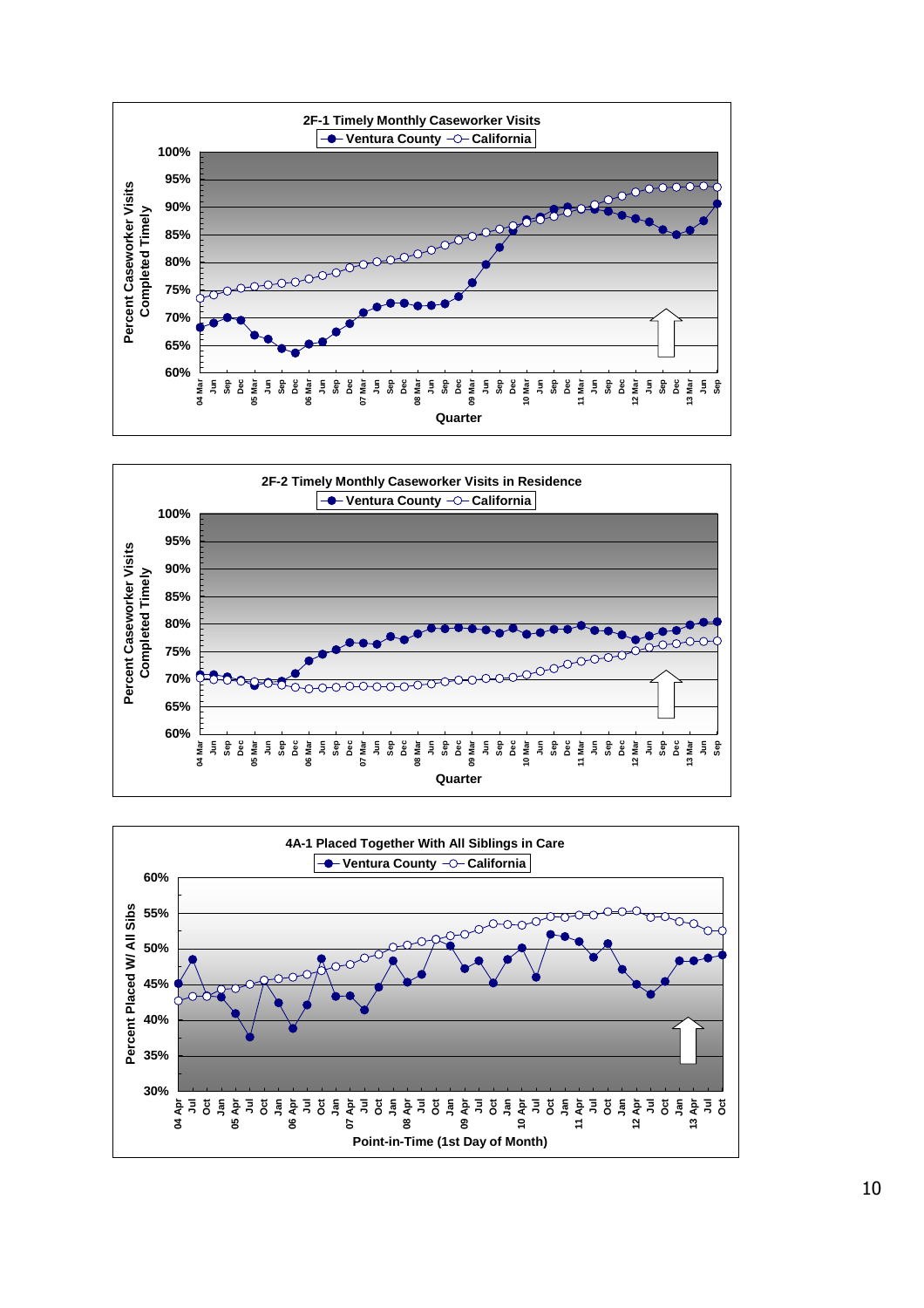



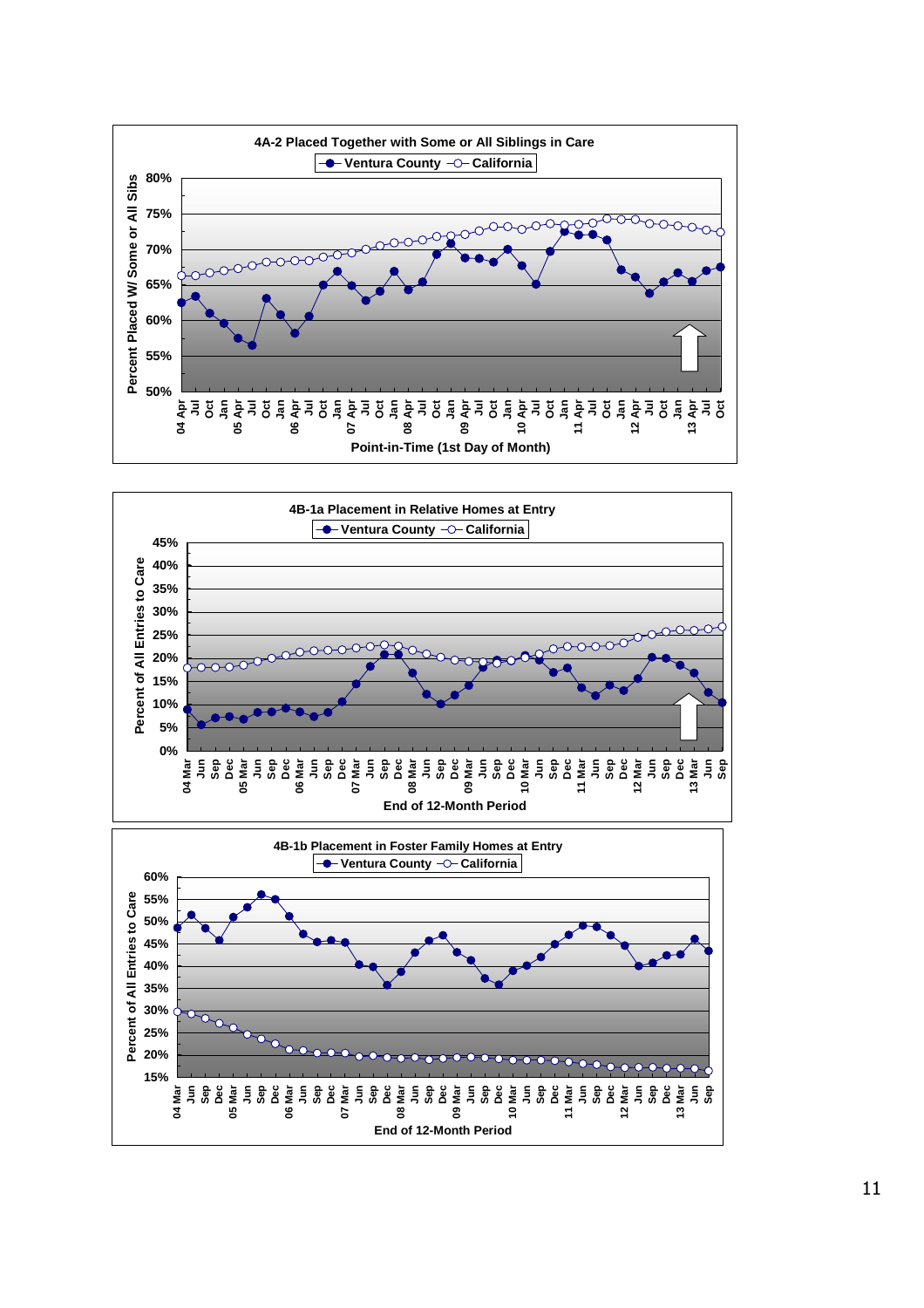



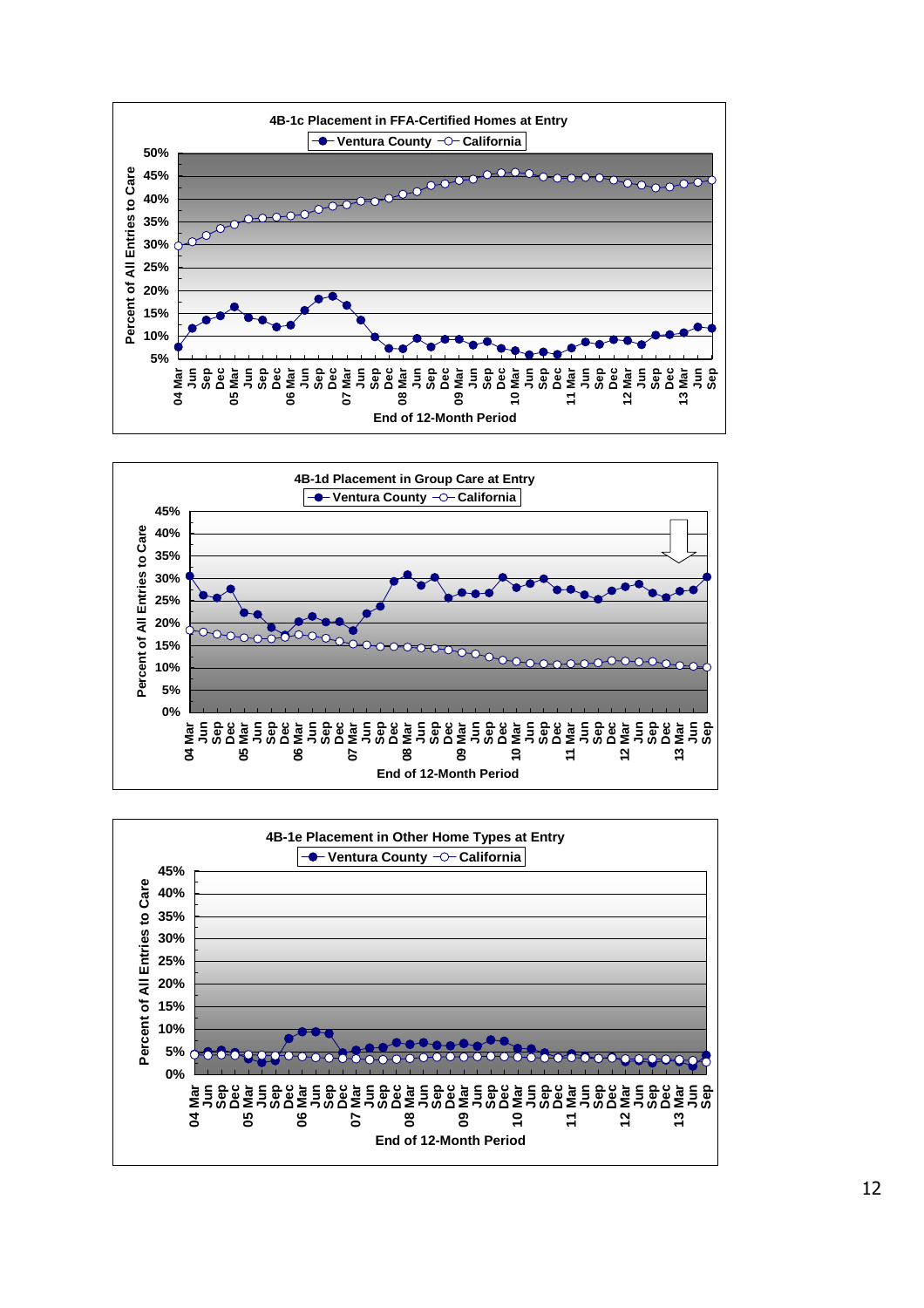



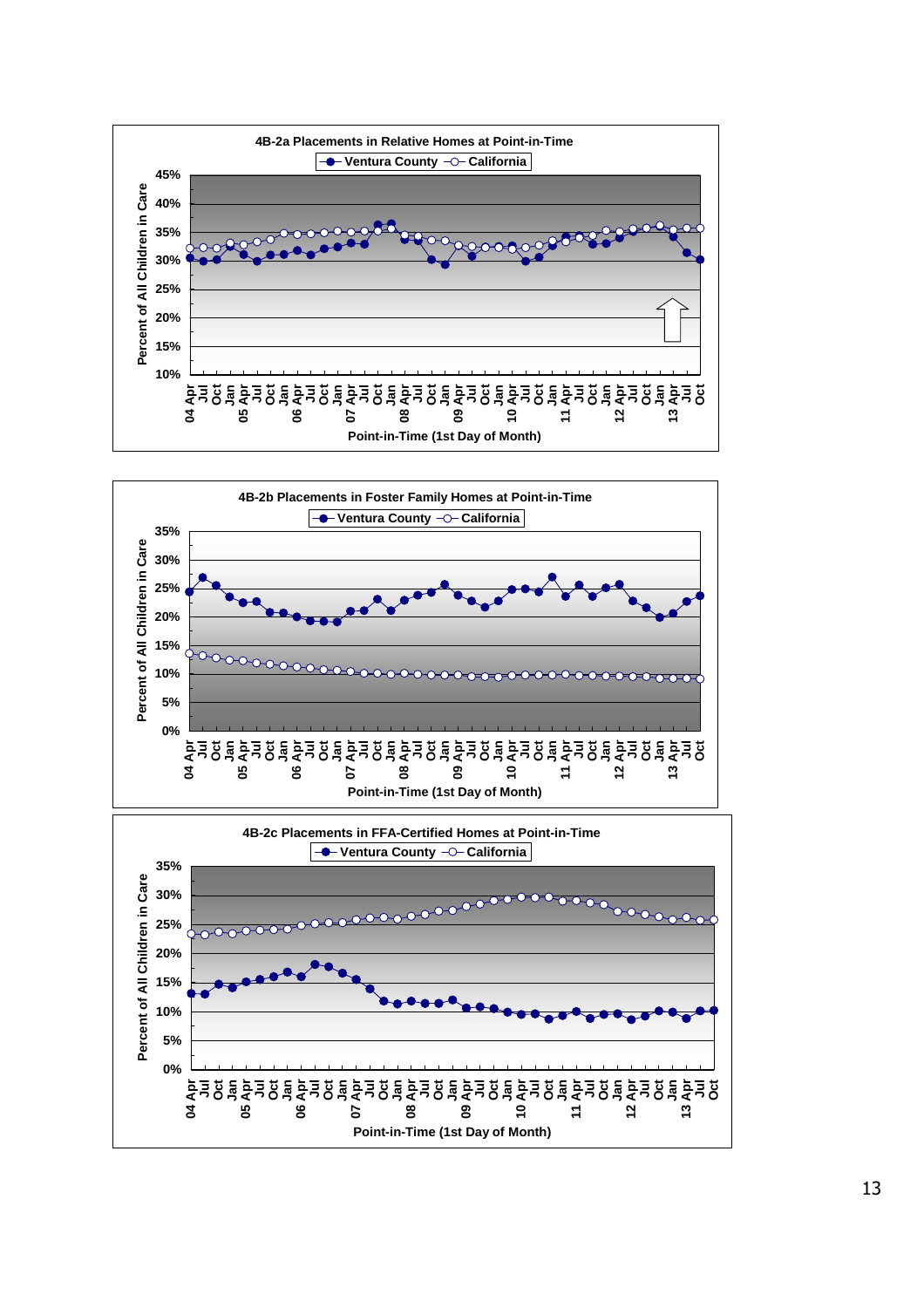



**04 Apr Jul Oct Jan 05 Apr Jul Oct Jan 06 Apr Jul Oct Jan 07 Apr Jul Oct Jan 08 Apr Jul Oct Jan 09 Apr Jul Oct Jan 10 Apr Jul Oct Jan 11 Apr Jul Oct Jan 12 Apr Jul Oct Jan 13 Apr Quarter**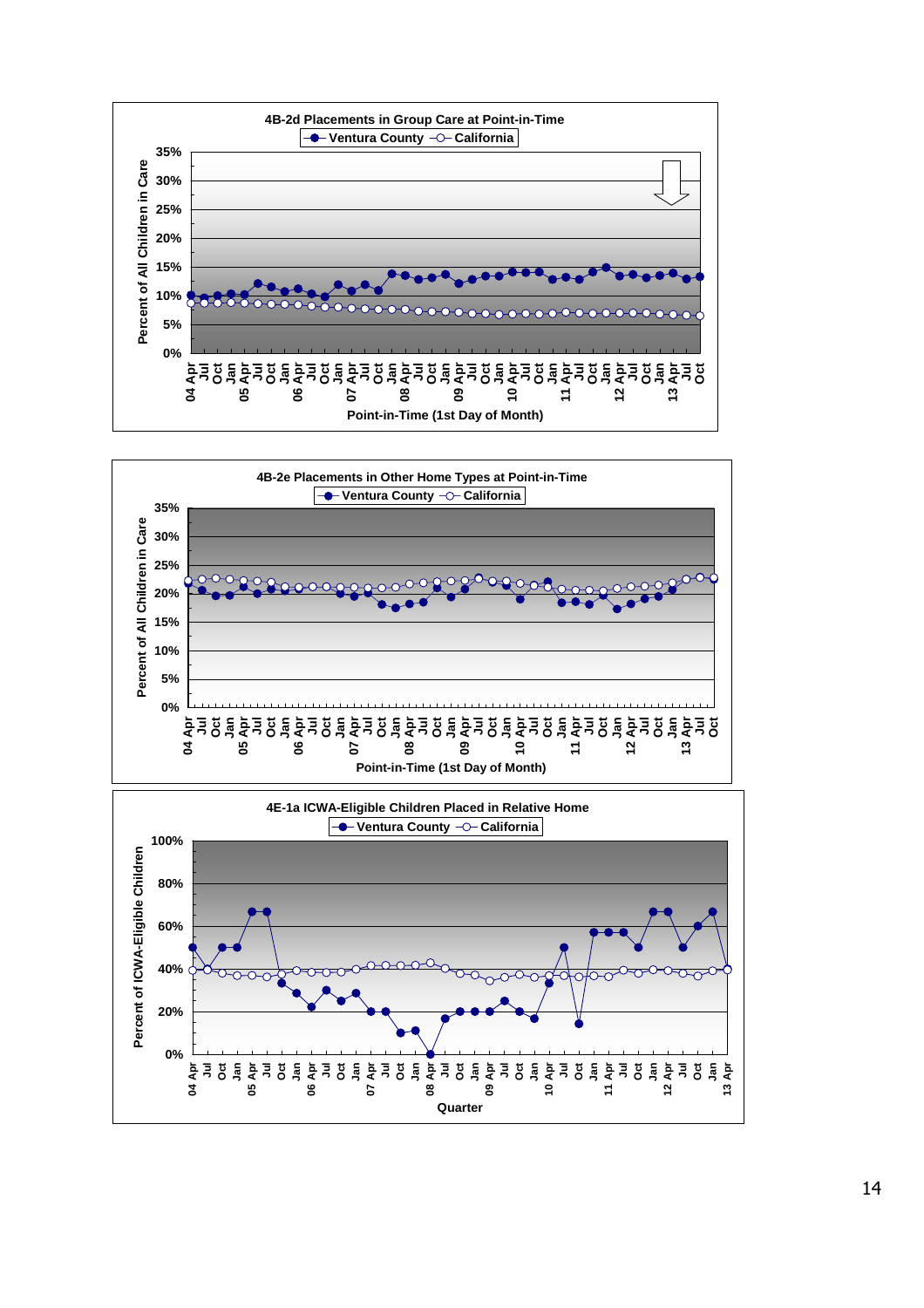



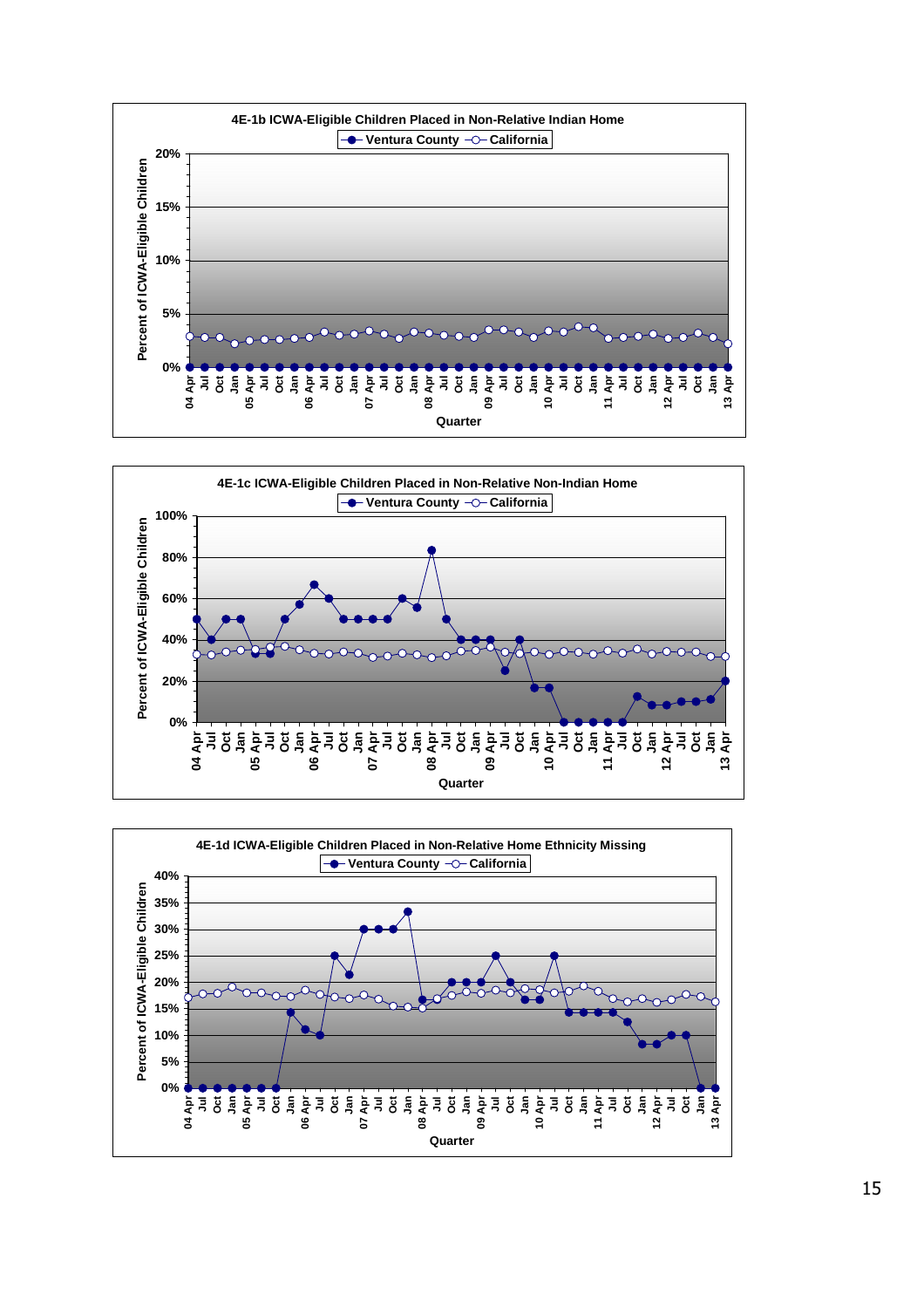





16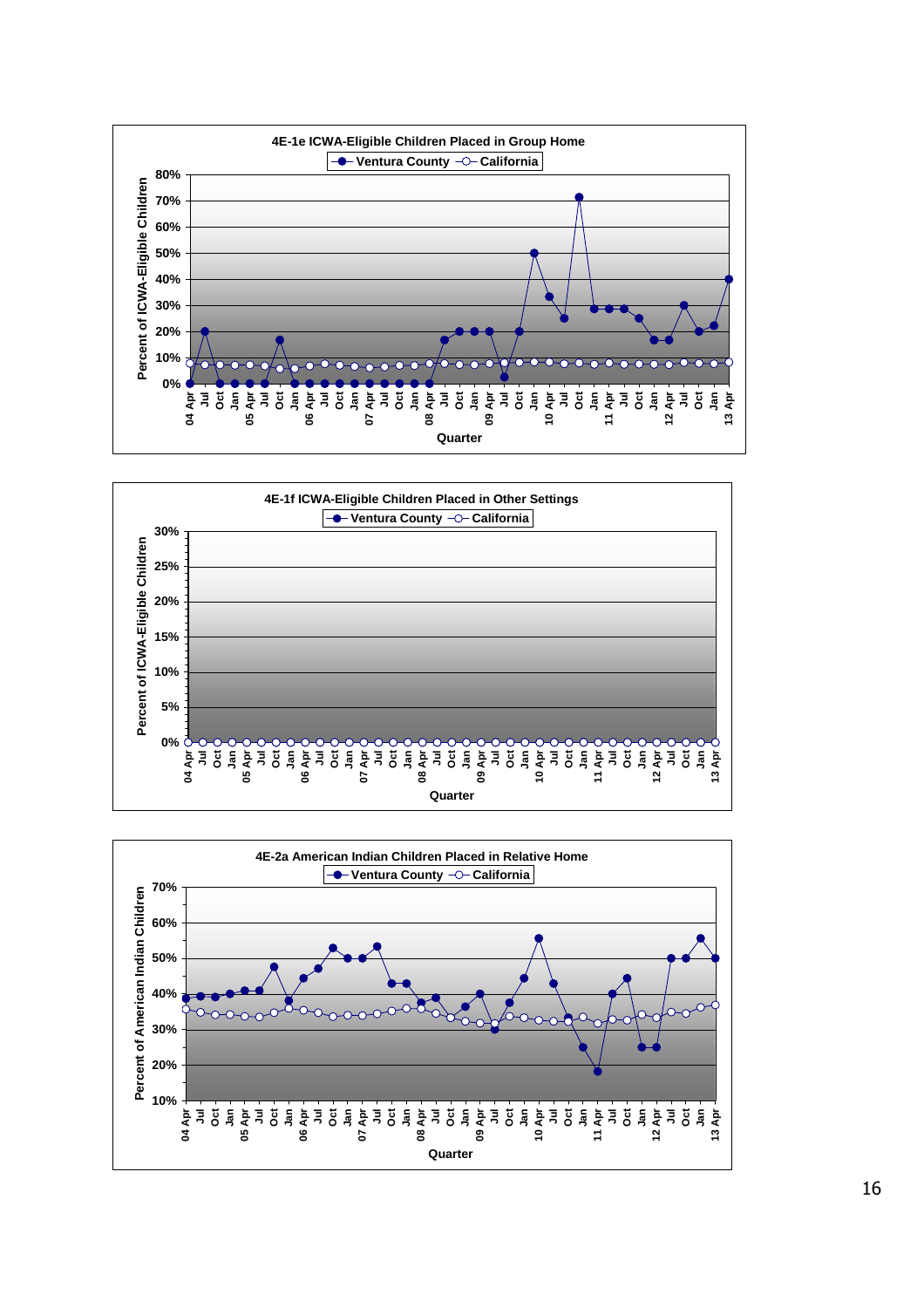



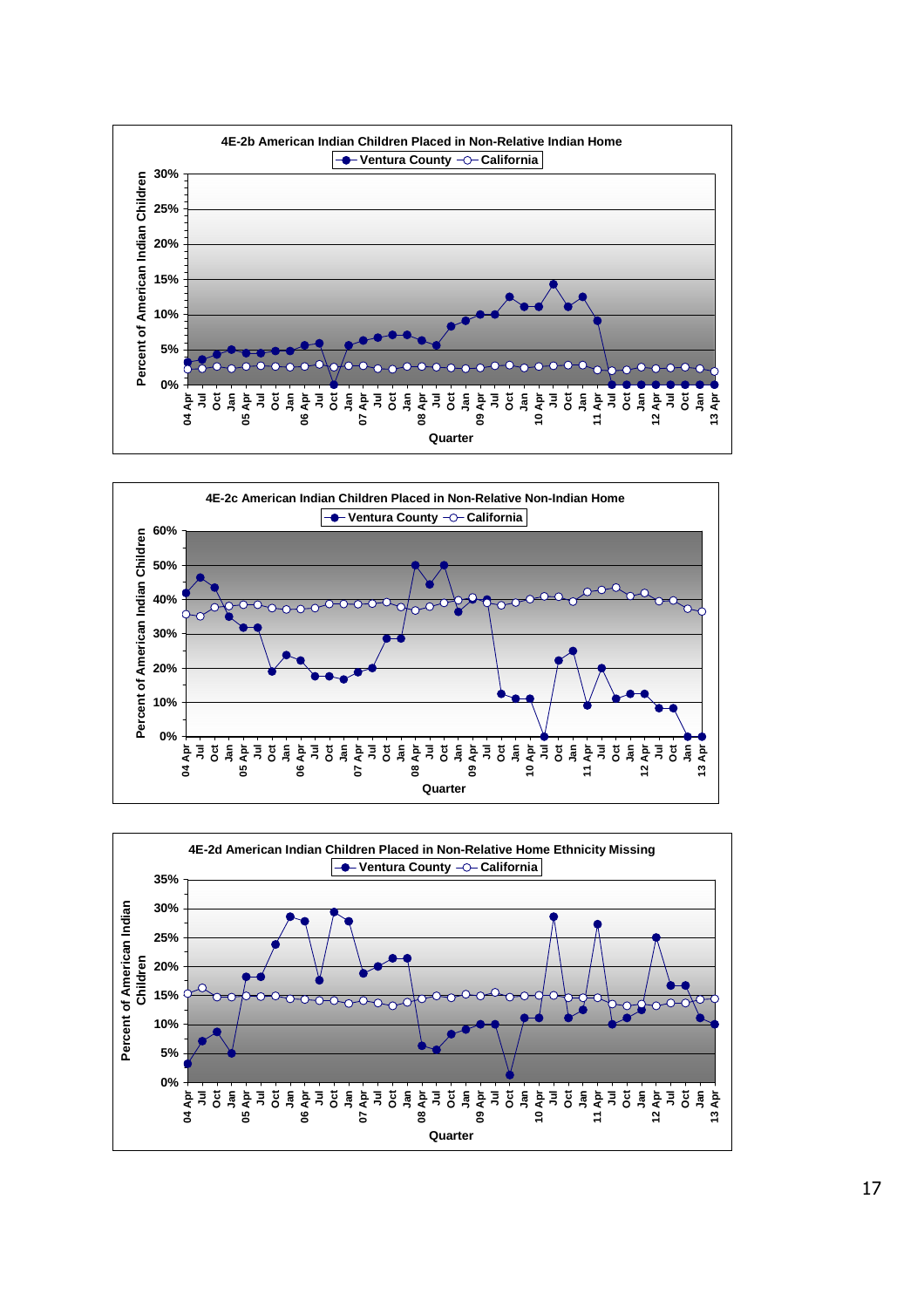